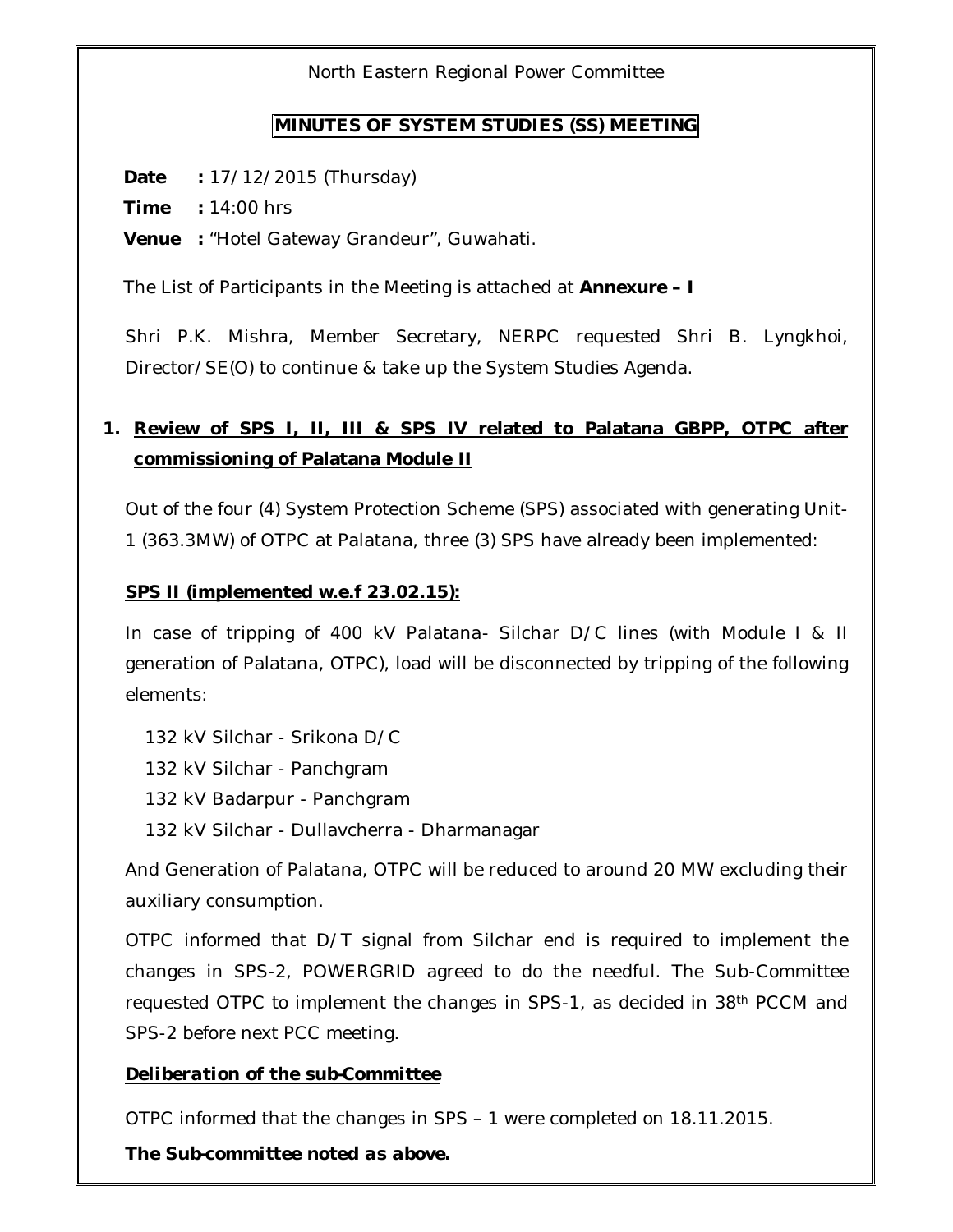**2. Submission of Detailed scheme and Schematic diagram of each SPS in NER:** SPS document of NER is updated on monthly basis for which details of SPS scheme, Date from which it is effective, Schematic Diagram of SPS are required. At present 9 no of SPS are in service in NER grid which can be categorized as:

## **a. Tripping of critical line(s) / corridor:**

- i. Tripping of 400 kV Silchar- Palatana D/C lines
- ii. Tripping of 400 kV Silchar Azara S/C and 400 kV Silchar Byrnihat S/C lines with no generation in Palatana
- iii. Tripping of 132 kV Umiam Stg-I to Umiam St-III D/C lines
- iv. Tripping of 400/132 kV, 2x200 MVA ICTs at Silchar (PG)

# *Deliberation of the sub-Committee*

Sr. Engineer (SO-II), NERLDC informed that diagram for no. iv above is not yet received. He requested NERTS to submit the schematic diagram at the earliest.

# *The Sub-committee noted as above. Action: NERTS.*

### **b. Safe evacuation of generation:**

- i. Tripping of 400 kV Silchar Azara S/C and 400 kV Silchar Byrnihat S/C lines with 1st Module Palatana CCGT
- ii. Generation evacuation of AGTPP

# *Deliberation of the sub-Committee*

Sr. Engineer (SO-II), NERLDC informed that diagram for no. ii above is not yet received. He requested NEEPCO to submit the schematic diagram at the earliest.

#### *The Sub-committee noted as above. Action: NEEPCO.*

### **c. Overloading of Transformers / Critical line(s):**

- i. Overloading of 220 kV Salakati BTPS D/C lines
- ii. SPS associated with more than 60 MW loading from LV to HV side of Azara ICTs

### *Deliberation of the sub-Committee*

Sr. Engineer (SO-II), NERLDC informed that diagrams for both i & ii above are not yet received. He requested AEGCL to submit the schematic diagram at the earliest.

# *The Sub-committee noted as above.*

*Action: AEGCL.*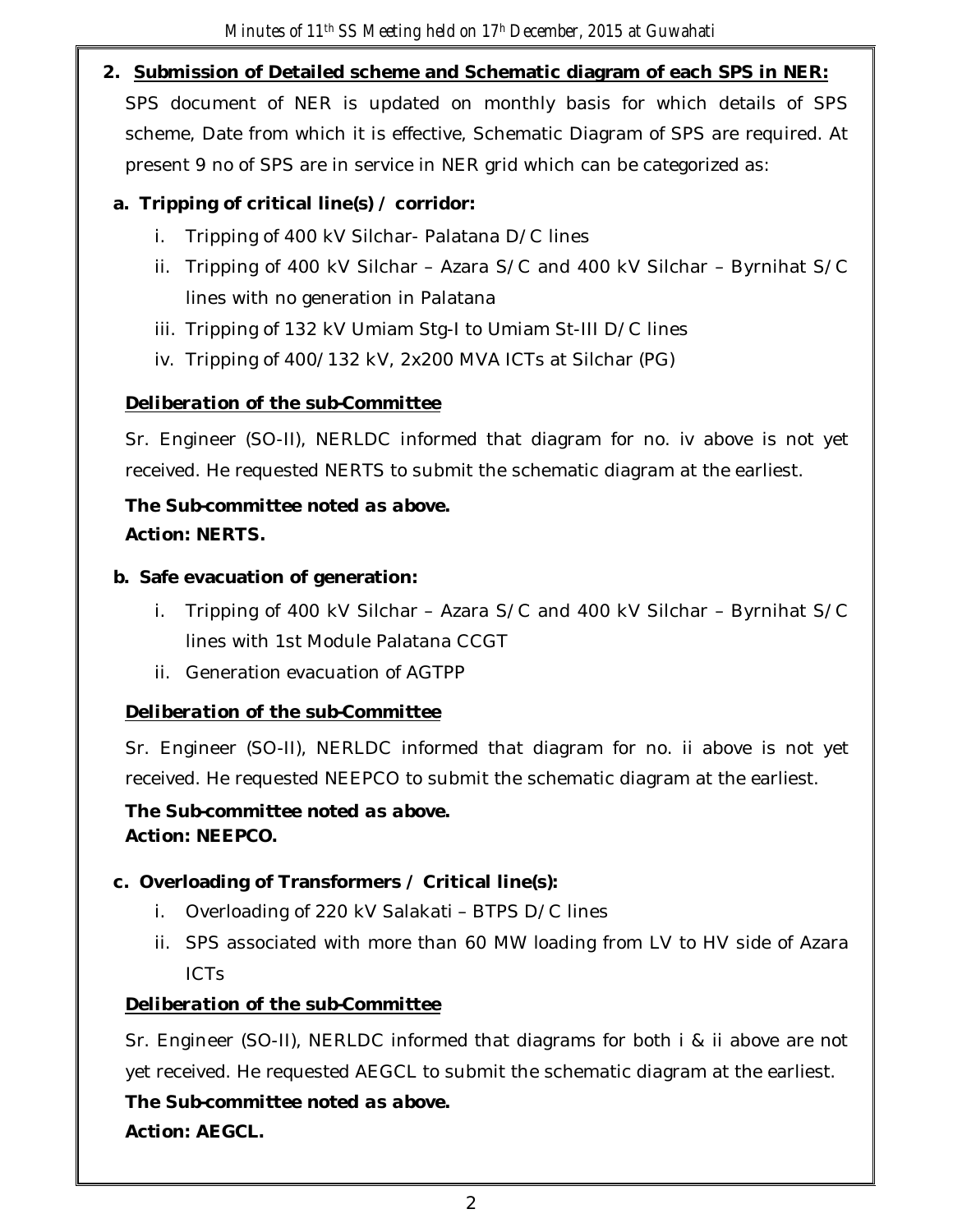#### **d. For Reliable operation of Grid:**

i. Tripping of 1st Module of Palatana CCGT

### *Deliberation of the sub-Committee*

Sr. Engineer (SO-II), NERLDC informed that diagrams for from Pallatana have been received. He further requested OTPC to intimate any changes in the schematics to NERLDC, as and when such changes are done in the interest of Grid Operation.

### **3. Review of SPS at AGTPP:**

Tripura wanted to review the SPS of AGTPP as below:

SPS based on

- a. Generation reduction of AGTPP ( up to 40 MW)
- b. Monarchak- Unit-I ( up to 30 MW)
- c. Opening of 132 KV P K Bari Silchar D/C line
- d. Generation Reduction of Baramura Unit –V (15 MW)

In case of tripping of any one of the following lines:

- i. 132 kV AGTPP –Kumarghat line/ 132 KV Dhalabil –Agartala line/ 132 KV Baramura –Gamaitila line.
- ii. And even in case of tripping of 132 KV Dhalabil Kamalpur line/ 132 KV Kamalpur- PK Bari line & 132 KV Gamaitila- Ambassa/ 132 Ambassa- P K Bari line.

It has been observed from study results that after commissioning of Palatana 2nd Module, Monarchak Unit I, AGTPP Unit 5 & 6 and charging of 132 KV P K Bari – Silchar D/C lines, 132 kV AGTPP –Kumarghat, 132 kV Dhalabil –Agartala, 132 kV Baramura-Teliamura & 132 kV Teliamura Ambassa lines will be highly loaded.

### *Deliberation of the sub-Committee*

Since no representative from TSECL (Tripura) was present, the issue could not be discussed and the committee decided to drop the above agenda.

*The Sub-committee noted as above.* 

### **4. Dynamic Simulation data for Generator in NER Grid:**

The CERC's Procedure for Grant of Connectivity to generators makes in mandatory for new generators requesting connection to the Grid to furnish Dynamic Simulation data as per Schedule-VI of the Procedure for Generators and for Excitation system.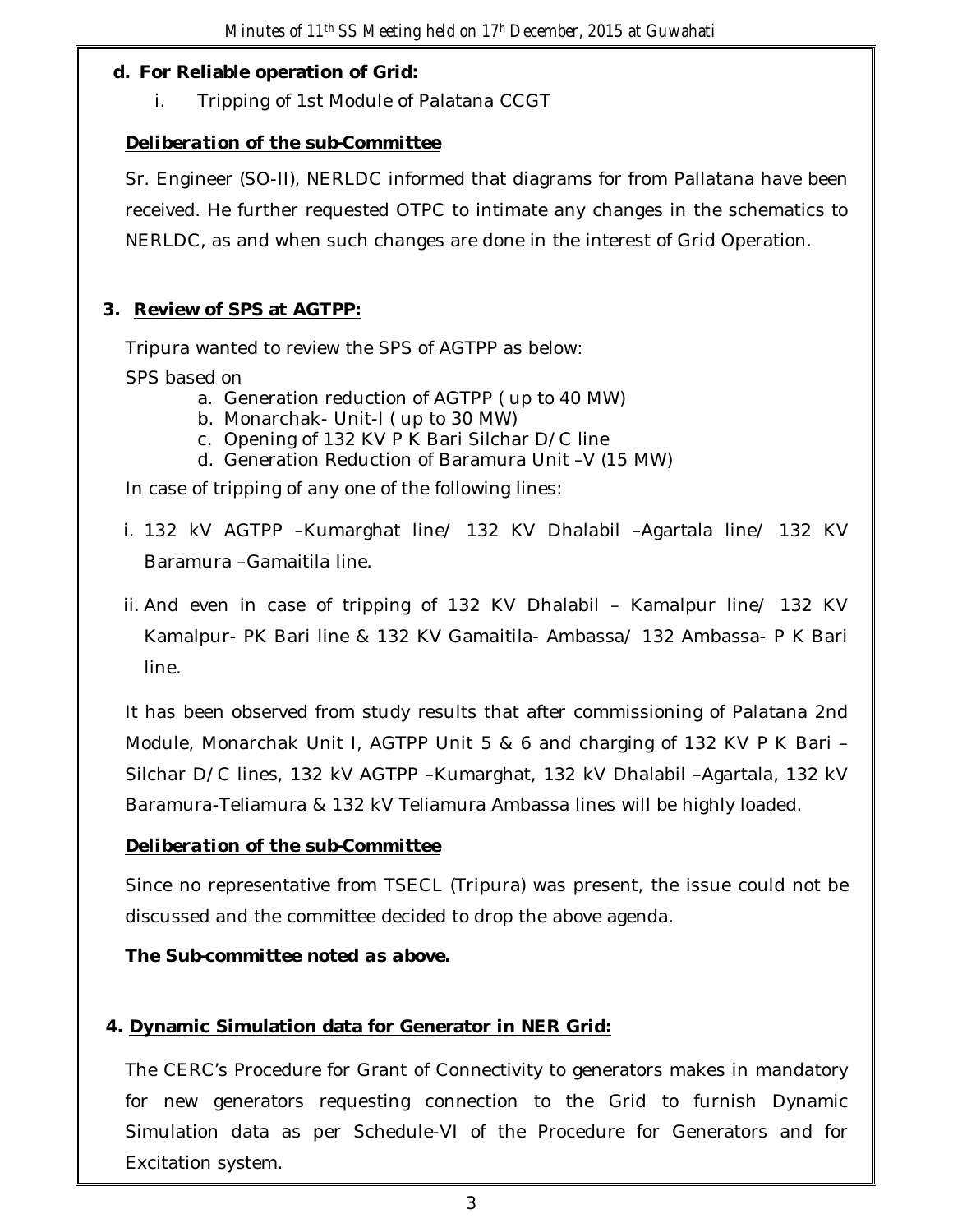The data to be furnished as per CERC's Procedure for Grant of Connectivity includes complete data for the Generator model, complete Excitation system data alongwith Laplace Domain block diagram.

The CERC's Procedure for Grant of Connectivity does not make in mandatory for generators to furnish dynamics modelling data for Governors, Power System Stabilizer, Over-excitation limiter (OEL) and Under-excitation limiter (UEL), and any other control equipment.

The CEA's Manual on Transmission Planning criteria (Section 6.2.2, 6.3 and 6.4) also speaks of simulation in the Transient state for evaluation of stability under N-1-1 contingency criteria, for which working dynamics model data for all generators in the Grid are mandatory.

The dynamic simulation data from only IGSS are available with NERLDC as of now. The data available with NERLDC as of now are listed below:

#### **i) Generator Model:**

For the generator model, GENROU model has been considered for Thermal generators and GENSAL model considered for Hydro generators (Salient Pole) by NERLDC in absence of any concrete information from generating utilities.

- Palatana (GTG I, GTG II, STG I & STG II- except S(1.0) & S(1.2))
- $\bullet$  BqTPP (Unit 1, 2 & 3- except  $S(1.2)$ )
- AGBPP (Unit 1,2,3,4,5,6, 7, 8 & 9)
- AGTPP (Unit 1, 2,3 & 4 only D-axis data)
- Monarchak (GT I- only D-axis data)
- AGTPP Extension (Unit 1 & 2- except  $S(1.0)$  &  $S(1.2)$ )
- Doyang (Unit 1,2 & 3- only Xd, Xd' & Xd'')
- Kopili (Unit  $1,2,3,8,4$  except T"d0, T"q0, S(1.0) & S(1.2))
- Khandong ( Unit  $1 \& 2$  except  $T''q0$ , D, XI,  $S(1.0) \& S(1.2)$ )
- Kopili Stg II (except  $T''q0$ , D, XI, S(1.0) & S(1.2))
- Ranganadi ( Unit 1, 2, & 3, except T"q0, H, D,  $S(1.0)$  &  $S(1.2)$ )
- Loktak (Unit 1,2 & 3- except T"d0, T"q0, D, X'd, XI, S(1.0) & S(1.2))

### **ii) Excitation system model:**

- AGBPP (Unit 1,2, 3 & 4- partially given)
- Palatana (Only block diagram of Exciter given)
- BgTPP (Only block diagram of Digital AVR given)
- Monarchak (Only block diagram of Exciter given)
- Loktak (only Exciter data given; needs validation as values out of range as per setting of PSSE)
- **iii) Governor system model:**

No data furnished by any generating utility.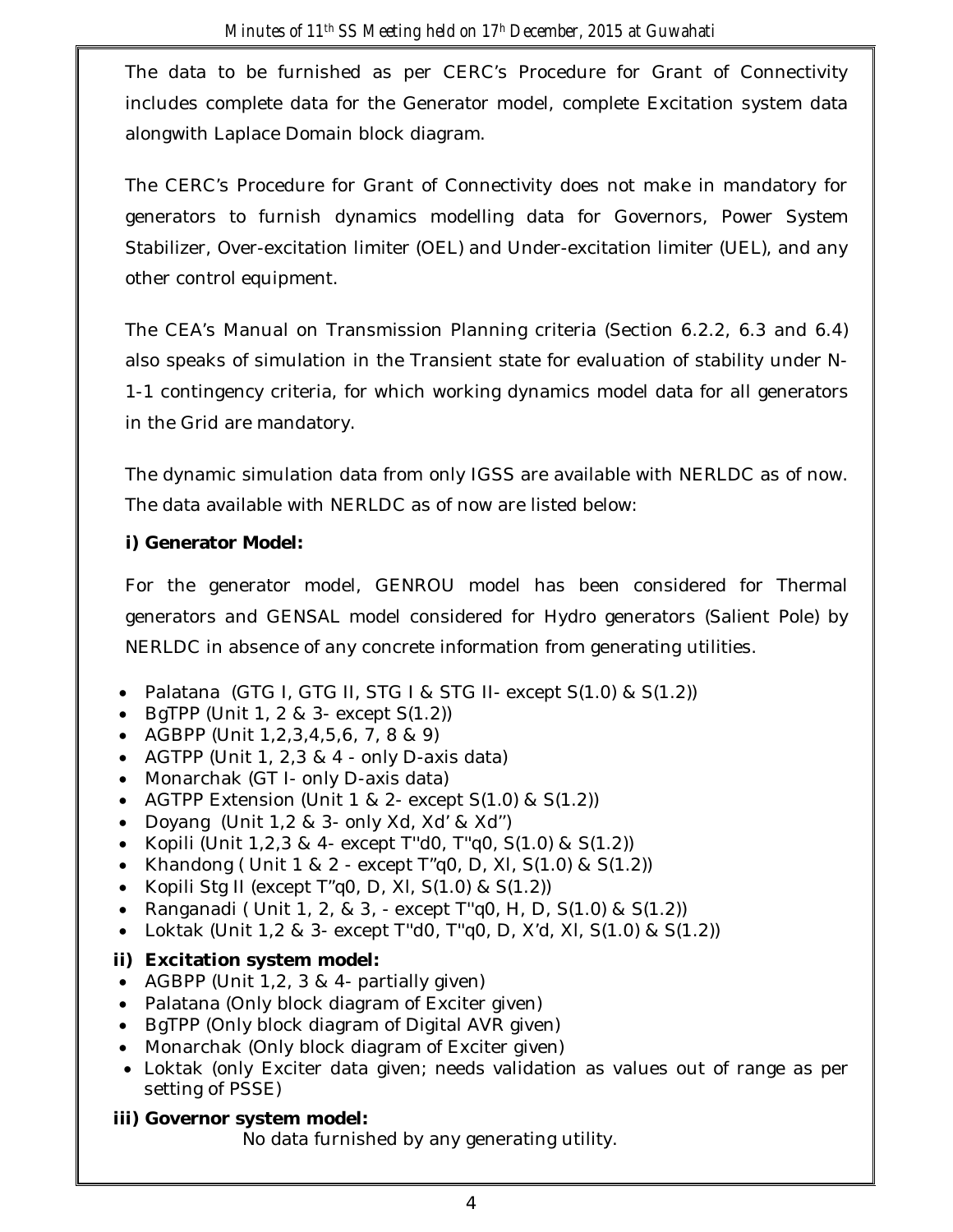#### **iv) PSS model:**

No data furnished by any generating utility.

**v) Excitation limiters (OEL and UEL) model:**

No data furnished by any generating utility.

Non-availability of dynamics simulation data makes it difficult to perform converged dynamic simulation for assessment of Contingencies or for study of efficacy of System Protection Schemes and Islanding Schemes.

#### *Deliberation of the sub-Committee*

The Sub-Committee decided that a Special Meeting would be conducted with all the generating entities along with NERLDC and NERPC. The date and venue would be intimated later on.

Sr. Engineer (SO-II) requested all generating utilities of NER Grid to pursue with manufacturers for furnishing of Dynamic Simulation data as per list of parameters for simulation circulated by NERLDC in earlier meetings. He also intimated that NERLDC will circulate a format to all generating utilities for furnishing of manufacturer details (Make, Year of Manufacture, Type etc.) of all equipments required for Dynamic Modelling.

Representative of generating utilities agreed to submit the data as per format circulated by NERLDC.

*The Sub-committee noted as above. Action: NERLDC and NERPC*

### **5. Assessment of Total Transfer Capability (TTC), Transmission Reliability Margin (TRM) and Available Transfer Capability (ATC) by SLDC on respective Inter-State Transmission Corridor**

SLDCs of NER are requested to assess the above on monthly basis, 5 months in advance (eg: TTC/TRM/ATC for the month of November to be calculated by 15th of July), for further assessment of TTC, ATC and TRM of NER–ER corridor, group of control areas, individual control areas with the region and state-control-area to state-control-area by NERLDC, if required.

SLDCs are also requested to send study results for Peak (Export & Import) & Off Peak (Export & Import) along with assumptions in details and 6 nos ".sav" case files (Base Case for Peak & Off Peak, Off Peak & Peak Export & Off Peak & Peak Import)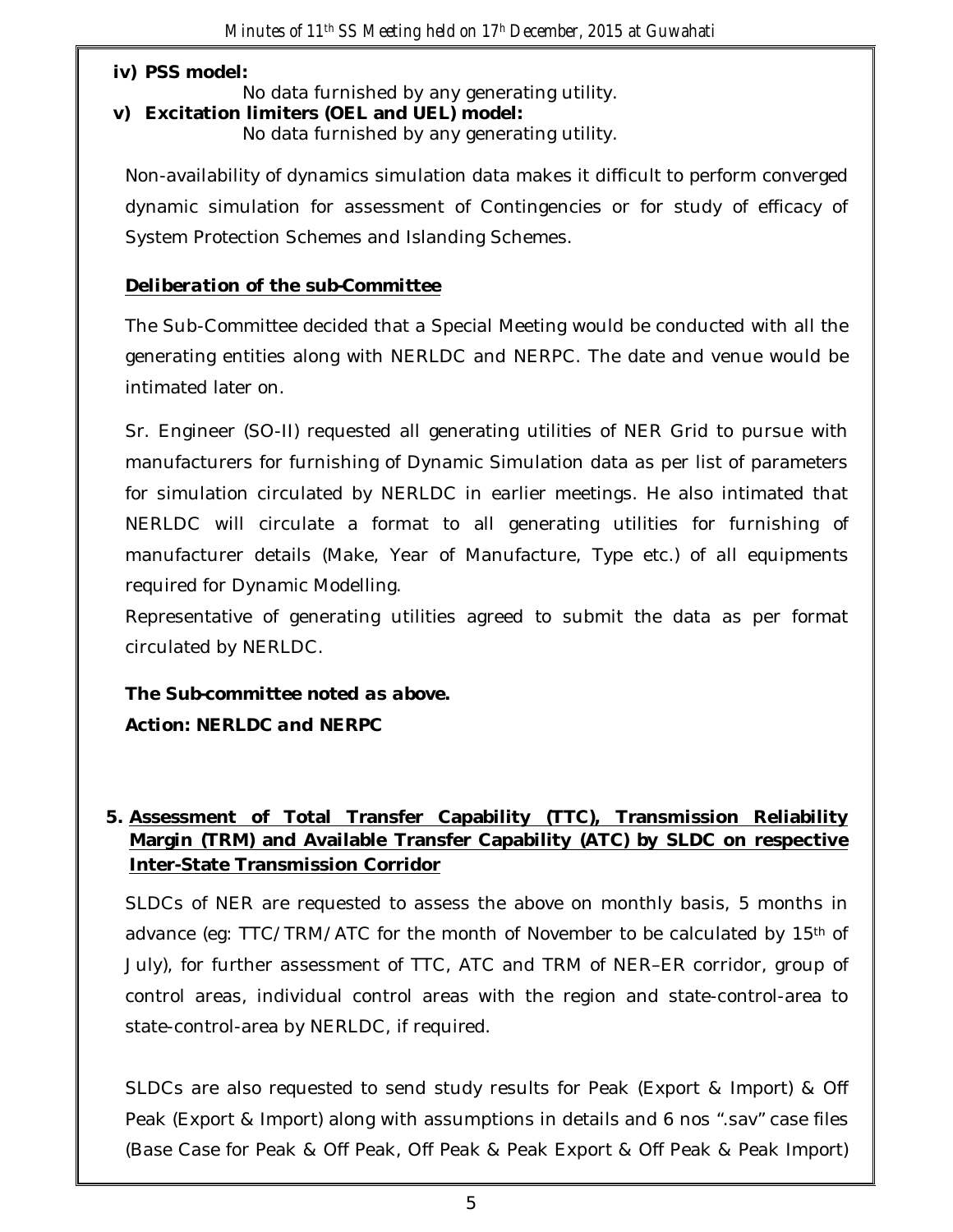to NERLDC by 15<sup>th</sup> of the month for the fifth month. All India ".sav" case files have been sent to SLDCs. SLDCs are requested to use this ".sav" case files while computing TTC, ATC & TRM for their state control area.

**The study results for assessment of Total Transfer Capability (TTC), Transmission Reliability Margin (TRM) and Available Transfer Capability (ATC) have not been received from any SLDC of NER.**

**Updated Base Cases have been already mailed to all the SLDCs on 08.12.15. All the SLDCs are requested to assess the Total Transfer Capability (TTC), Transmission Reliability Margin (TRM) and Available Transfer Capability (ATC) and submit the cases to NERLDC for the month of April'16 by 15th December, 2015.**

### *Deliberation of the sub-Committee*

Sr. Engineer (SO-II) requested all SLDCs of NER to compute their state control areawise TTC figures and corroborate the same with NERLDC.

He also informed that NERLDC have calculated the State-wise Transfer Capability for NER states for April 2016 scenario, considering available information at NERLDC. The figures as assessed by NERLDC for the states of NER Grid were circulated to all for comments / checking.

|                | <b>State</b>         | <b>OFFPEAK Case</b>                                             |                                               | <b>PEAK Case</b>                                                |                                               |
|----------------|----------------------|-----------------------------------------------------------------|-----------------------------------------------|-----------------------------------------------------------------|-----------------------------------------------|
| SI.No          |                      | Contingency                                                     | <b>Total</b><br><b>Transfer</b><br>Capability | Contingency                                                     | <b>Total</b><br><b>Transfer</b><br>Capability |
|                | Arunachal<br>Pradesh | N-1 of 132/33 kV,<br>1x20 MVA<br>Transformer at<br>Naharlagun   | 165                                           | N-1 of 132/33<br>kV, 1x20 MVA<br>Transformer at<br>Naharlagun   | 165                                           |
| $\overline{2}$ | Assam                | N-1 of 220/132<br>kV, 3x100 MVA<br>transformers at<br>Sarusajai | 1410                                          | N-1 of 220/132<br>kV, 3x100 MVA<br>transformers at<br>Sarusajai | 1370                                          |
| 3              | Manipur              | N-1 of 132/33 kV,<br>2x50 MVA<br>Transformers at<br>Imphal (PG) | 285                                           | N-1 of 132/33<br>kV, 2x50 MVA<br>Transformers at<br>Imphal (PG) | 285                                           |

#### **Import Capability**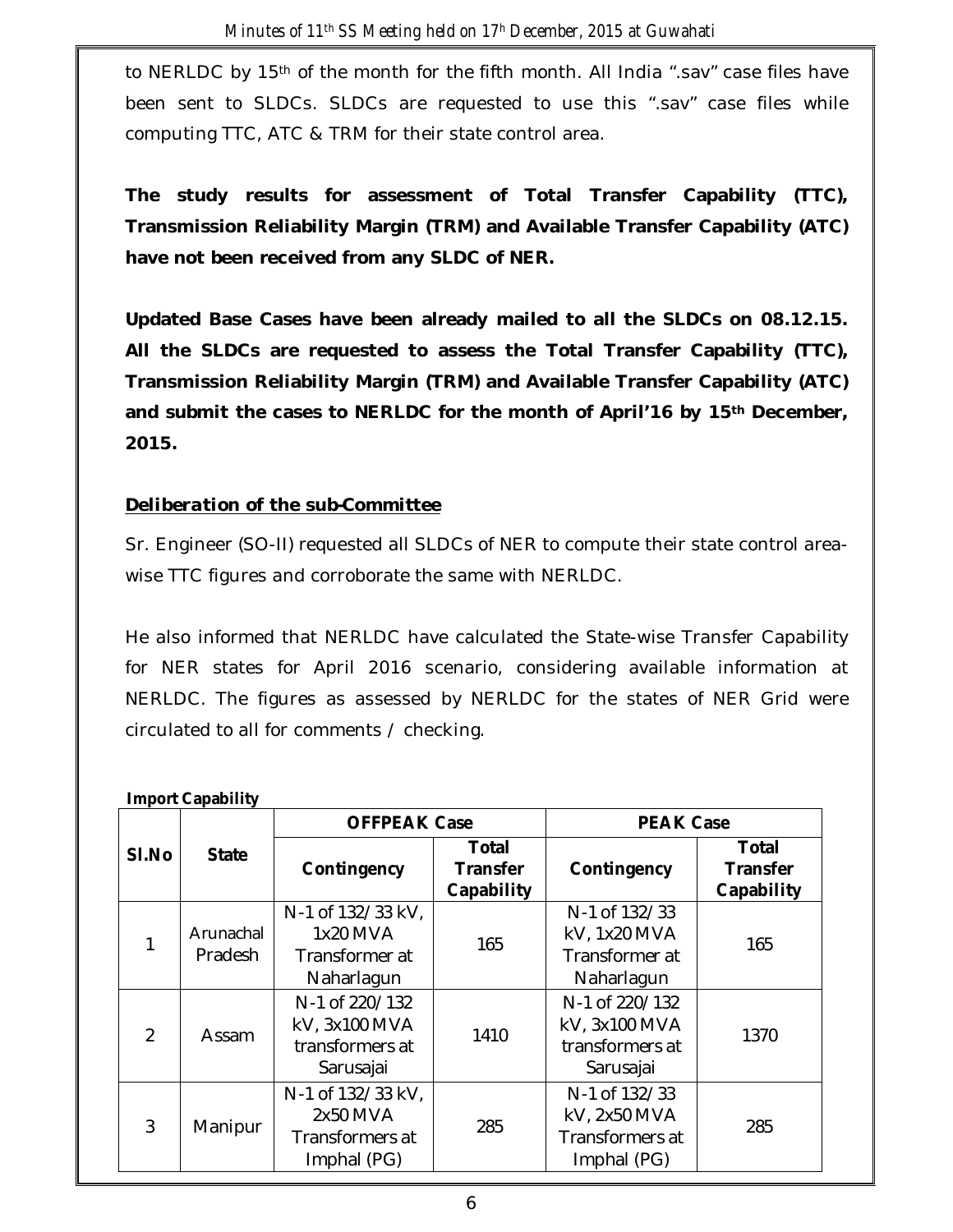| Minutes of 11 <sup>th</sup> SS Meeting held on 17 <sup>h</sup> December, 2015 at Guwahati |
|-------------------------------------------------------------------------------------------|
|-------------------------------------------------------------------------------------------|

| 4 | Meghalaya      | N-1 of 132 kV<br>Killing-Epip II<br>D/C                                                      | 270 | N-1 of 132 kV<br>Killing-Epip II<br>D/C                                                      | 275 |
|---|----------------|----------------------------------------------------------------------------------------------|-----|----------------------------------------------------------------------------------------------|-----|
| 5 | <b>Mizoram</b> | N-1 of 132/33kV,<br>12.5 MVA<br>transformer at<br>Luangmual/Zimab<br>awk/Serchip/Lung<br>lei | 110 | N-1 of 132/33kV,<br>12.5 MVA<br>transformer at<br>Luangmual/Zima<br>bawk/Serchip/Lu<br>nglei | 110 |
| 6 | Nagaland       | N-1 of 132/66 kV,<br>100 MVA ICT at<br>Dimapur<br>(Nagaland)                                 | 95  | N-1 of 132/66 kV,<br>100 MVA ICT at<br>Dimapur<br>(Nagaland)                                 | 95  |
| 7 | Tripura        | N-1 of 132 kV<br>Palatana - Udaipur<br>S/C                                                   | 190 | N-1 of 132 kV<br>Palatana - Udaipur<br>S/C                                                   | 150 |

The figures for state-wise TTC as above, would be considered as Final if no comments are received from any SLDCs of NER by 20.01.2016.

SLDCs of NER requested to hold a separate meeting pertaining to state control area wise ATC/TTC calculation at NERLDC, Shillong. It was agreed to hold such meeting on a suitable date.

#### *The Sub-committee noted as above.*

#### **Date and Venue of next SS**

It is proposed to hold the 12<sup>th</sup> SS meeting of NERPC in the second week of January, 2016. The exact venue will be intimated in due course.

The meeting ended with thanks to the chair

\*\*\*\*\*\*